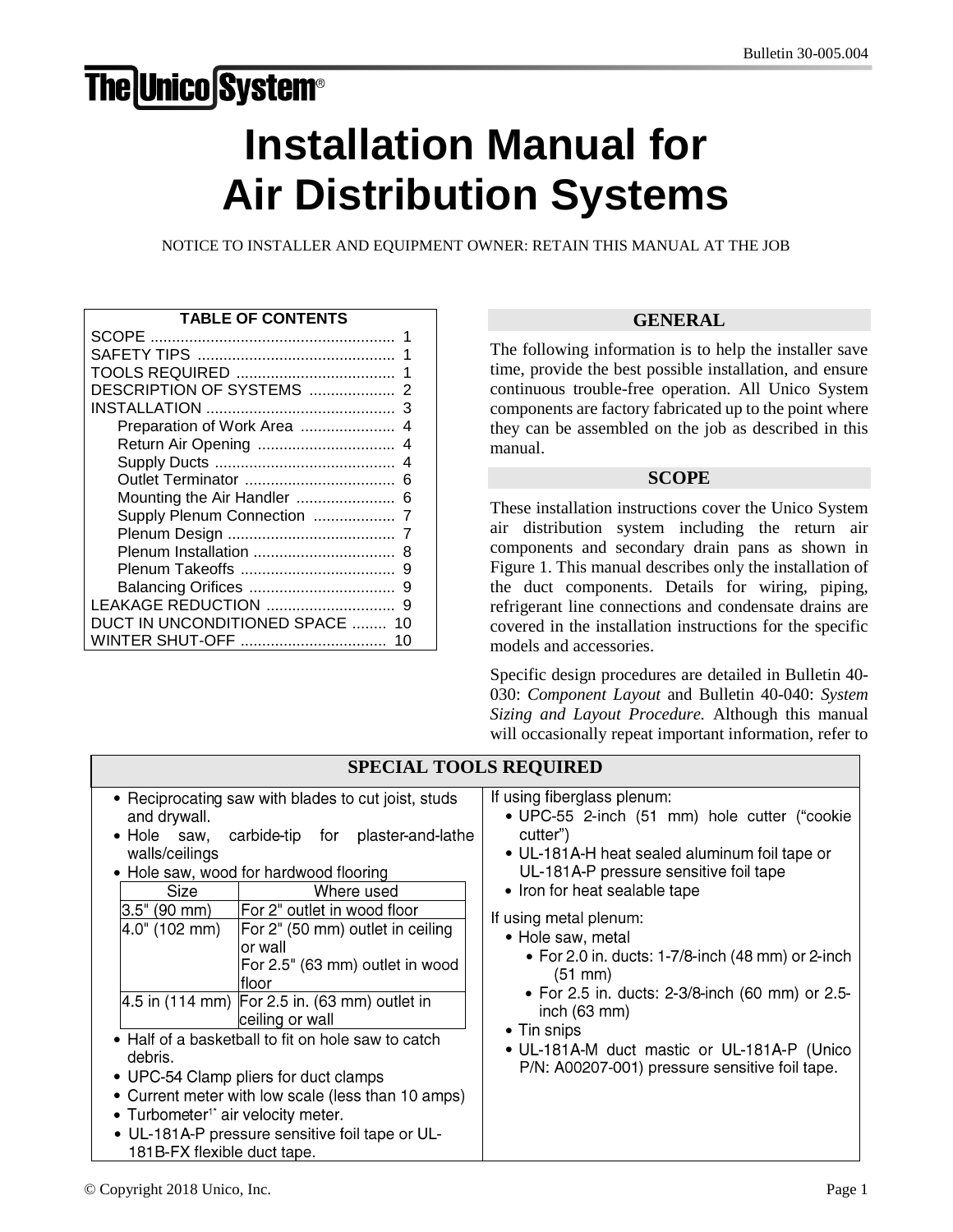the design bulletins for more detailed information on duct sizing and location.

# **GENERAL PRECAUTIONS AND SAFETY TIPS**

Do not attempt to install or start up the system without first reading and understanding this manual and the appropriate manual for the air-handling unit.

Before operation, be sure the unit is properly grounded. The installation should be in accordance with all local codes and regulations and with the National Fire Protection Association (NFPA), International Residential Code (IRC), International Mechanical Code (IMC), and Underwriters Laboratories (UL) applicable standards and regulations. In case of conflict, local codes take precedence.

All electrical wiring should be in accordance with the latest edition of the National Electrical Code (NEC) and all local codes and regulations.

Condensate piping should be installed in accordance with governing codes. Always install a secondary drain pan when an overflow of condensate could cause damage.

## **AIR DISTRIBUTION SYSTEM**

**General.** Most Unico Systems are installed in attic or overhead installations. However, give consideration to basement or other suitable conditioned space locations, especially since the Unico System air handlers can be installed in vertical as well as horizontal configurations. These instructions are primarily oriented to horizontal installations (as shown in Figure 1) but, where appropriate, reference will be made to other possibilities.

Note: Where possible the air handler and air distribution system should be located in the conditioned space to reduce energy losses that result in non-conditioned areas, such as attics, garages or unheated utility rooms.

**Supply Air System.** All supply air is distributed through a compact duct system consisting of a plenum and small branch ducts. In some cases, the branch ducts may be omitted. The plenum can be any material provided it is insulated and designed for up to 3 inches of water column (744 Pa) and 2800 ft./min (14.2 m/s). Table 1 lists some common sizes along with the maximum recommended airflow.

For applications without branch ducts, the plenum must have acoustical dampening properties. Examples of this are ducts made from fiberglass insulation such as duct board or metal ducts with internal fiberglass insulation lining

All branch runs are 2-inch (51mm) or 2.5-inch (63mm) in diameter. There are two types of branch ducts: sound attenuator and aluminum supply tubing. They must include at least 3 feet (1 m) of sound attenuator at termination to maintain proper sound levels.

| Table 1. Equivalent Duct Size, inch (mm) |  |  |  |  |  |  |  |  |  |  |  |
|------------------------------------------|--|--|--|--|--|--|--|--|--|--|--|
|------------------------------------------|--|--|--|--|--|--|--|--|--|--|--|

| $\frac{1}{2}$ . Equivalent $\frac{1}{2}$<br>I.D. Round,<br>in. (mm) | $\mathbf{u}$ where $\mathbf{u}$ $\mathbf{u}$ $\mathbf{u}$ $\mathbf{u}$<br><b>Square or Rectangle,</b><br>in. (mm) |                              | CFM (L/s) |
|---------------------------------------------------------------------|-------------------------------------------------------------------------------------------------------------------|------------------------------|-----------|
|                                                                     | 6-1/2 x 6-1/2                                                                                                     | $(165 \times 165)$           |           |
| 7.0                                                                 | 6 x 8                                                                                                             | $(152 \times 203)$           | 600 CFM   |
| (178)                                                               | 4 x 12                                                                                                            | $(102 \times 305)$           | (330 L/s) |
|                                                                     | 3-1/2 x 14                                                                                                        | $(89 \times 356)$            |           |
|                                                                     | 8-1/2 x 8-1/2                                                                                                     | $(216 \times 216)$           |           |
|                                                                     | $8 \times 10$                                                                                                     | $(203 \times 254)$           |           |
| 9.0<br>(229)                                                        | 6 x 12                                                                                                            | $(152 \times 305)$           | 1000 CFM  |
|                                                                     | 4 x 20                                                                                                            | $(102 \times 508)$           | (472 L/s) |
|                                                                     | 3-1/2 x 24                                                                                                        | $(89 \times 610)$            |           |
|                                                                     | $9-1/2 \times 9-1/2$                                                                                              | $(240 \times 240)$           |           |
| 10.0                                                                | $8 \times 12$                                                                                                     | (228 x 305) 1250 CFM         |           |
| (254                                                                | 6 x 14                                                                                                            | $(152 \times 356)$ (590 L/s) |           |
|                                                                     | 4 x 24                                                                                                            | $(102 \times 610)$           |           |
|                                                                     | 10-1/2 x 10-1/2(267 x 267)                                                                                        |                              |           |
| 11.0                                                                | $10 \times 12$                                                                                                    | $(254 \times 305)$ 1500 CFM  |           |
| (279)                                                               | 8 x 14                                                                                                            | $(203 \times 356)$ (708 L/s) |           |
|                                                                     | 6 x 18                                                                                                            | (152 x 457)                  |           |

For the best sound attenuation, the entire duct run can be made from the sound attenuator. The ducts are available with four different insulation thicknesses to achieve higher R-factor ratings: R- 3.3 (standard), R-4.2, R-6, and R-8.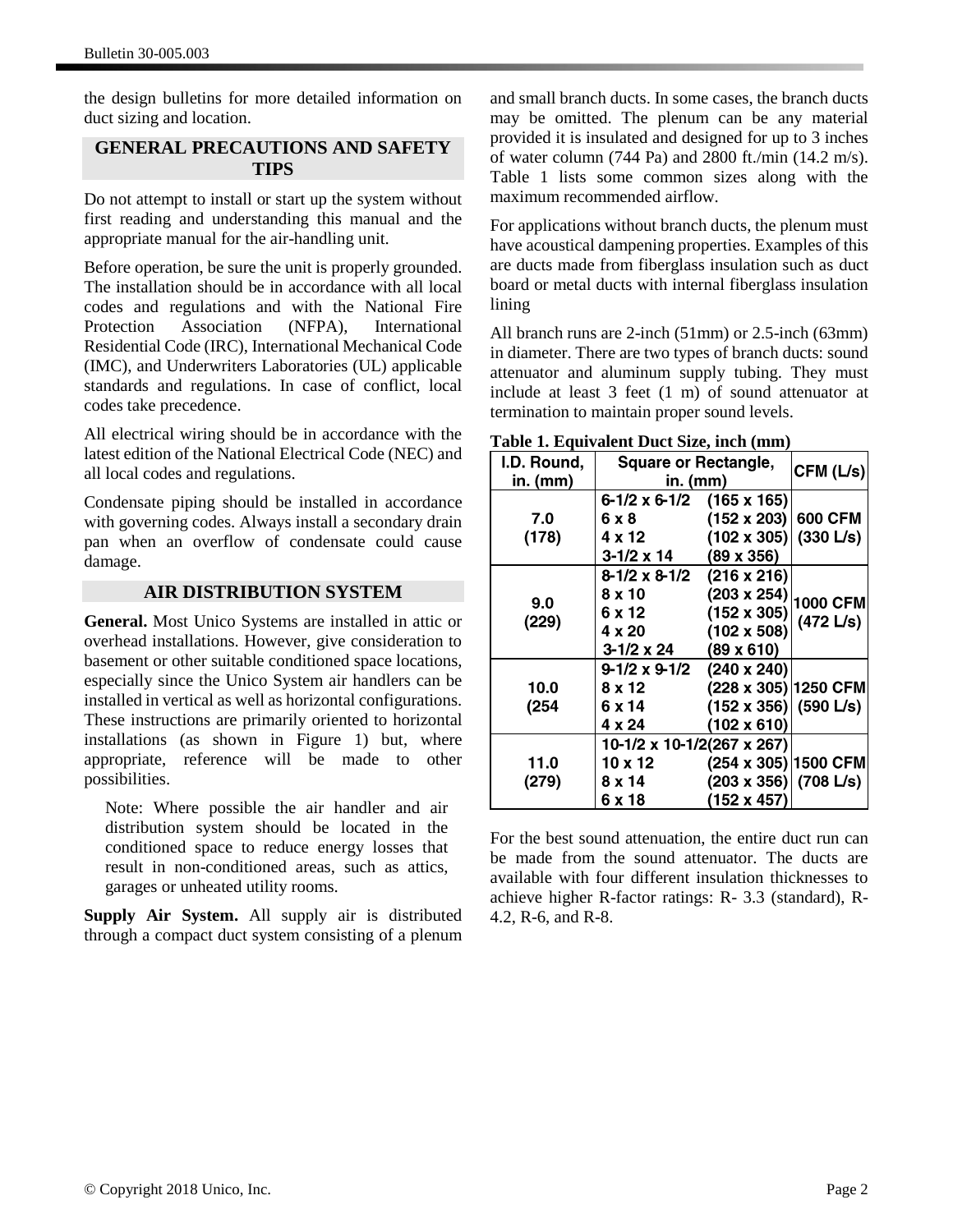

**Figure 1. Air Distribution System Components (fiberglass duct board plenum shown)**

The entire branch duct can be made of the sound attenuator (method A, Figure 2) or with 3 feet (1 m) of sound attenuator and the rest made of aluminum supply tubing (method B, Figure 2). For branch runs over 12 feet (3.6 m) long, method B recommend because the aluminum duct is stronger than the sound attenuator and long runs usually are handled more roughly.

Note: For proper acoustical attenuation, always use at least 3 ft. (1 m) of sound attenuator supply tubing at the end of each run*.* 



**Figure 2. Brand Duct Assembly**

The branch ducts terminate with either a round or rectangular outlet. The outlets come in a variety of colors and finishes, including several species of wood, unfinished. The round outlets are usually the best choice for floor or ceiling outlets. The rectangular outlets are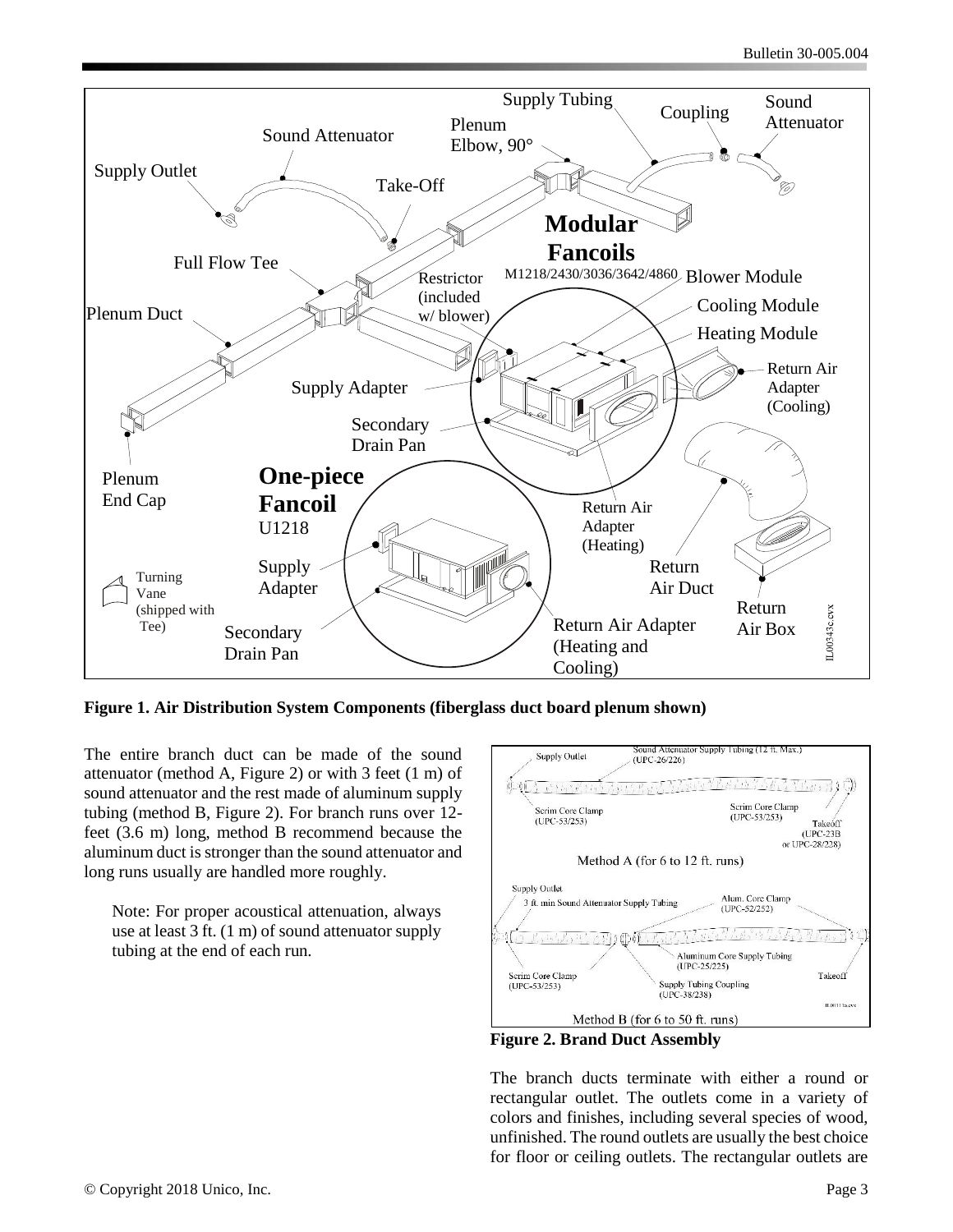ideal for outlets in a wall and are designed for standard 2 x 4 construction. The rectangular or 'slot' outlets are available in both cast aluminum and plastic. In addition Unico has an angled round outlet designed for sloped ceilings. For applications without branch ducts use the plenum slot outlets, part number UPC-101.

**Table 2. Return Duct Size**

| Model | Part No.    | Diameter        | Length |
|-------|-------------|-----------------|--------|
| 1218  | UPC-04-1218 | 12 in. (305 mm) |        |
| 2430  | UPC-04-2430 | 14 in. (356 mm) | 10 ft. |
| 3036  | UPC-04-3036 | 16 in. (406 mm) | (3 m)  |
| 3642  | UPC-04-3642 | 18 in. (457 mm) |        |
| 4860  | UPC-04-4860 | 20 in. (508 mm) |        |

Note: The 2.5-inch (63mm) outlets are available only in round and only with metal plenum takeoffs.

For certain applications where it is desired to attach the outlet as close as possible to the plenum, a 12-inch (305mm) rigid sound attenuator is available. These attenuators are available in kits. Use kit UPC-84-5 for fiberglass plenum and kit UPC-85-5 for sheet metal plenum. The kits include all the necessary components to complete an outlet branch run. These kits are well suited for masonry or concrete structures with no ceiling joists or crawl spaces. They can also be used for under-slab installations. See Bulletin 20-060: *Rigid Sound Attenuator* for installation details.

For exposed duct applications, use the UPC-101 slot outlet attached directly to the plenum. This is acceptable as long as 7 outlets per nominal ton (2 outlets per nominal kW) are used and the plenum is acoustically lined or made of fiberglass duct board.

**Return Air System.** Unico supplies factory made components for the complete return air system that includes the return air box with grille and filter, return air duct and return air adapter. These components are ideal for horizontal attic type installations where one central ceiling return can be used.

Where the single packaged return air system cannot be used, such as in tight closets, vertical installations or where multiple returns are needed, a field fabricated return duct system made from duct board, or sheet metal with acoustical lining can be used. A 90° bend or elbow should be used in the field fabricated return system for proper acoustical performance.

Each Unico System air handler is designed with a rectangular return air opening that will accommodate the field fabricated duct which should be designed for a pressure loss not to exceed 0.15 inches of water column (37 Pa), including filter. Generally, this means sizing the duct for a pressure loss of 0.05 IWC (12 Pa) at the required airflow and sizing the filter for a pressure drop of 0.10 IWC (25 Pa) at the required airflow. It may help

to remember that the return duct system is a conventional design, not high velocity. For most systems, the minimum duct size is sufficient for up to 25 feet (8 m) with no more than three 90° bends (Table 2).

*Note: For more detailed information on return duct design see Tech Note 106, Return Duct System Design Requirements.*

# **GENERAL INSTALLATION PROCEDURE**

The following procedure is a general guideline describing the most popular installation sequence. It is not required to proceed in the same order; however, each step must still be done.

- 1. Produce sketch of duct design showing approximate location of all outlets, the air handler, the return openings, and a layout of the supply plenum and return duct.
- 2. Locate and cut the openings for the outlets and the return air openings.
- 3. Install the branch ducts.
- 4. Install the outlets and mount to floor or ceiling.
- 5. Mount the air handler
- 6. Install plenum
- 7. Connect branch ducts to plenum
- 8. Install return grille and return duct
- 9. Connect electrical power
- 10. Test airflow
- 11. Connect refrigerant lines and charge
- 12. Fill out service report form for records

# **PREPARATION OF WORK AREA**

It is recommended that good lighting and a fan be provided when working in poorly ventilated attic or crawl areas. The fan can be set over the return air opening and used to force cooler air into the area during installation. Another useful tip is to run a sprinkler on the roof during installation to keep the attic temperature down.

For attic and crawl space installations many installers find it practical and easier to use "working boards" laid over the open joists or on the ground. These are 16-inch (406mm) wide plywood sheets 8-foot (2.4 m) long. They are saved and carried from job to job.

# **RETURN AIR OPENING**

Cut the opening for the return air box in accordance with the dimensions of Table 3. By doing this first it provides an opening to move equipment and components into the attic when other access is not sufficient.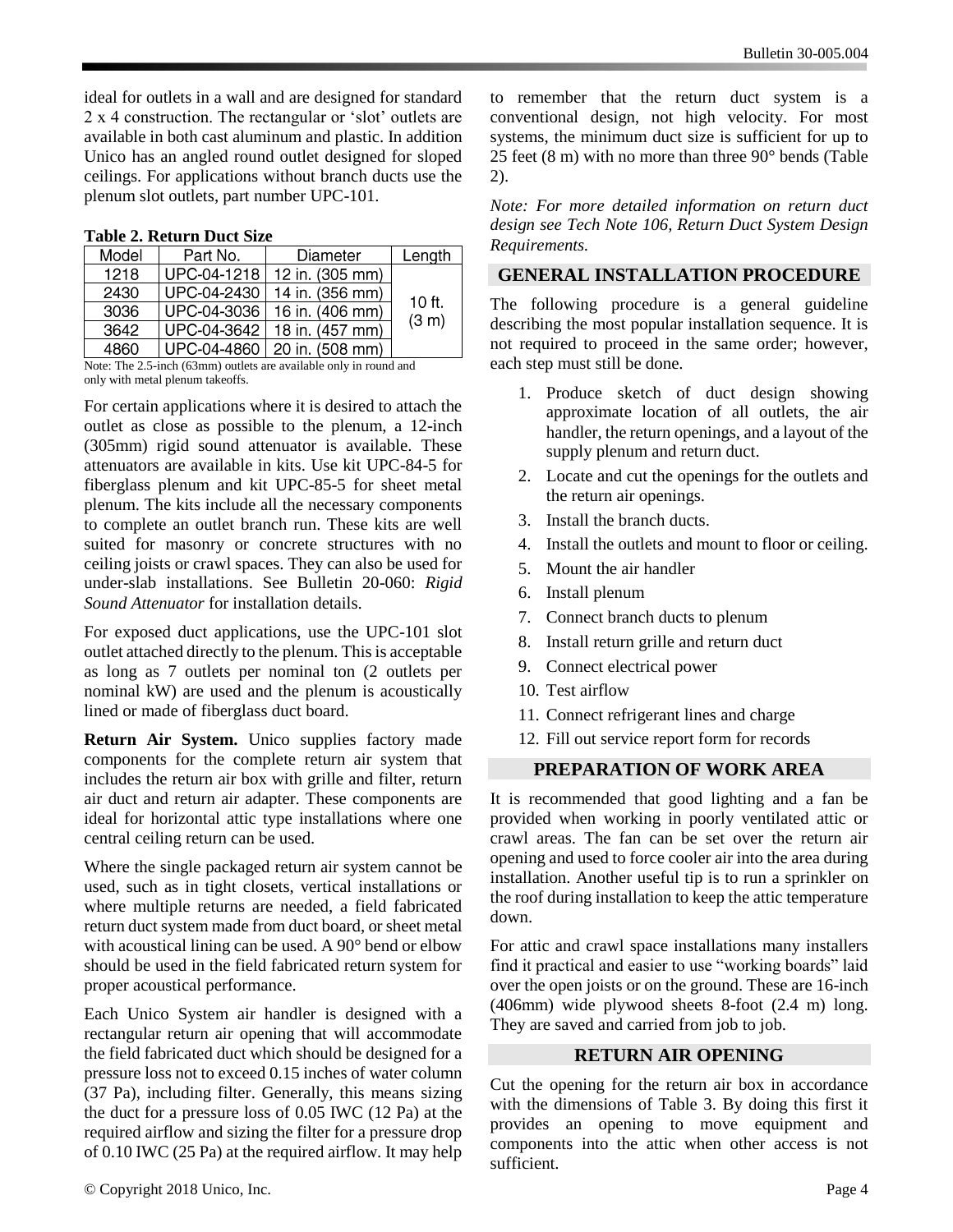| Models | <b>Return Air Box</b><br>Part No. | Size of opening<br>inches (mm)                   |
|--------|-----------------------------------|--------------------------------------------------|
| 1218   | UPC-01-1218                       | 14 $\frac{3}{8}$ x 20 $\frac{1}{2}$ (365 x 520)  |
| 2430   | UPC 01-2430                       | $14\frac{3}{8} \times 25\frac{1}{9}$ (365 × 648) |
| 3036   | UPC-01-3036                       | $14\frac{3}{8} \times 30\frac{1}{5}$ (365 × 775) |
| 3642   | UPC 01-3642                       | $14\frac{3}{8} \times 30\frac{1}{5}$ (365 × 775) |
| 4860   | UPC-01-4860                       | $24\frac{3}{8} \times 30\frac{1}{6}$ (619 × 775) |
|        | UPC-01-4860NC                     | $20\frac{3}{8} \times 30\frac{1}{5}$ (517 × 775) |

## **Table 3. Return Air-Filter-Grille**

If the joists or studs are less than 16 inches (406mm) center-to-center or in the wrong direction, it will be necessary to cut and header the joists or build a frame to hold the return air box. Center the return air box so the filter frame flange covers all the gaps and make sure the flange is flush against the wall or ceiling. Install the return box inside the surrounding frame using nails or screws. Holes are provided in the long sides of the return air box. Use the four  $\frac{1}{4}$ -inch (6.4mm) holes nearest to the corners. The other holes are for mounting the filter grille (Figure 3).



#### **Figure 3. Return air filter-grille**

Install filter frame into the return air box using four nails or screws. Use the holes furthest from the corners. Insert filter and hold in place by rotating metal clips. Close grille and secure with clips.

Connect the return air adapter to the unit using sheet metal screws. Then attach the return duct to the adapter and to the return air box using the Q-bands and Q-clips. The return air adapter ships with an insulation blanket that must be wrapped around the adapter. Tape the seams with UL 181A-P aluminum tape.

# **SUPPLY OUTLET AND BRANCH RUN INSTALLATION**

Parts Required. Each branch run is made entirely of sound attenuator duct or sometimes connected to an aluminum duct. All the items necessary for branch construction, including plenum connections and terminations, are listed in Table 4.

| Part No.              | Description                                                                                                       |  |  |
|-----------------------|-------------------------------------------------------------------------------------------------------------------|--|--|
| 2-inch (50 mm) duct   |                                                                                                                   |  |  |
| UPC-26Cxx-6           | Sound Attenuator Tubing, (6) 12 ft.<br>(3.6 m) lengths                                                            |  |  |
| UPC-26Dxx-6           | Double Vapor Barrier Sound<br>Attenuator Tubing, (6) 12 ft. (3.6 m)<br>lengths                                    |  |  |
| <b>UPC-25xx-4</b>     | Aluminum Supply Tubing, (4) 25 ft.<br>$(7.3 \text{ m})$ lengths                                                   |  |  |
| UPC-80Fxx-1           | Outlet Kit (for fiberglass plenum),<br>$(1)$ 12 ft. $(3.6 \text{ m})$ sound attenuator<br>with outlet and takeoff |  |  |
| UPC-80Mxx-1           | Outlet Kit (for metal plenum),<br>$(1)$ 12 ft. $(3.6 \text{ m})$ sound attenuator<br>with outlet and takeoff      |  |  |
| <b>UPC-89F-6</b>      | Installation Kit (for fiberglass<br>plenum), 6 outlets, includes takeoffs,<br>clamps and couplings                |  |  |
| <b>UPC-89M-6</b>      | Installation Kit (for metal plenum),<br>6 outlets, includes takeoffs, clamps<br>and couplings                     |  |  |
| 2.5-inch (63 mm) duct |                                                                                                                   |  |  |
| <b>UPC-226Cxx-5</b>   | Sound Attenuator Tubing,<br>(5) 12 ft. (3.6 m) lengths                                                            |  |  |
| <b>UPC-226Dxx-5</b>   | Double Vapor Barrier Sound<br>Attenuator Tubing, (5) 12 ft. (3.6 m)<br>lengths                                    |  |  |
| <b>UPC-225xx-3</b>    | Aluminum Supply Tubing, (3) 25 ft.<br>$(7.3 \text{ m})$ lengths                                                   |  |  |
| <b>UPC-280Mxx-1</b>   | Outlet Kit (for metal plenum),<br>$(1)$ 12 ft. $(3.6 \text{ m})$ sound attenuator<br>with outlet and takeoff      |  |  |
| <b>UPC-289M-5</b>     | Installation Kit (for metal plenum),<br>5 outlets, includes takeoffs, clamps<br>and couplings                     |  |  |
|                       | xx-indicates optional R-factor, R4/R6/R8                                                                          |  |  |

All the necessary items to make a 12-foot (3.6 m) branch from the plenum to the supply outlet are available in the single outlet kits. For lengths greater than 12-foot  $(3.6 \text{ m})$ , the 2-inch  $(51 \text{ mm})$  aluminum supply tubing must be ordered separately. The materials are also available in bulk packaging with the outlets and hardware sold as an Installation Kit and the sound attenuator sold separately.

# **OUTLET TYPES**

There are several types of supply outlets, each of which was designed for a specific application although all of them can be used for various applications. The standard outlets are white plastic which can be painted to match the wall and are also available with a metallic finish. Outlets are also available with a wood faceplate made of unfinished oak as standard or other wood species as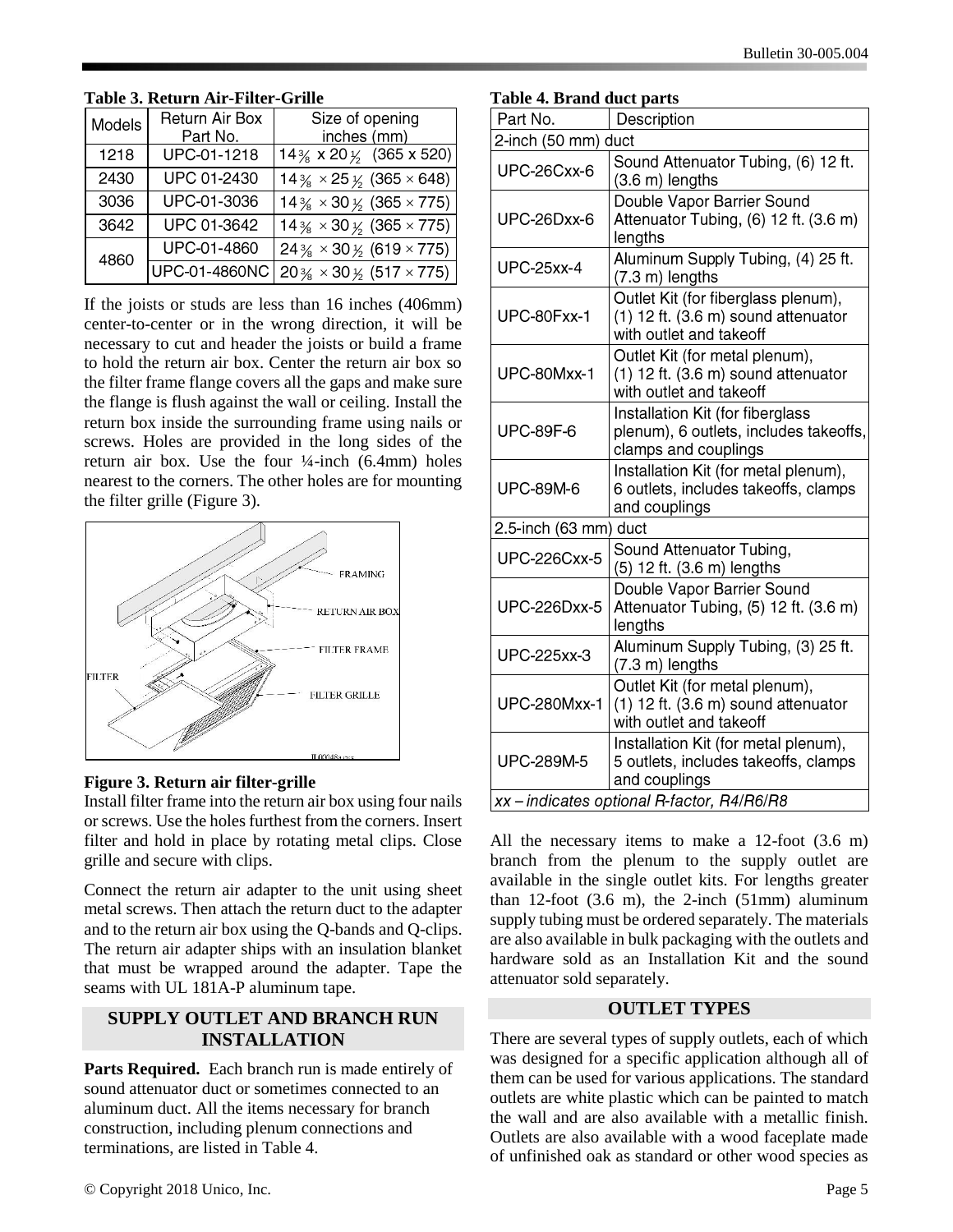a special. Consult Unico for availability of colors, finishes, and wood species.

The basic round outlets are designed for ceiling and floor applications although it is not unusual to place them in the side wall. The sloped outlets are a variation of the round outlets and are designed for sloped ceiling applications. The round outlets with wood faceplates are designed primarily for floor applications and come standard with a screen. The slotted outlets are designed for side wall applications or low clearance dropped ceilings. Their advantage is that they are available with a 90° elbow to facilitate installation in tight spaces. However, this is only available in 2".

#### **OUTLET LOCATION**

Supply outlet locations should be pre-determined in accordance with the prepared layout following Bulletin 40-030: *Component Layout*.

The outlets can be placed in the ceiling, floor or wall. The best place for ceiling outlets is the corner (Figure 4). If that is not possible or practical, anywhere out of the traffic pattern is acceptable. For round floor outlets, be sure to install an outlet screen (UPC-88 or UPC-288) to prevent objects from falling into the duct. This screen is included with the unfinished wood outlet.

WARNING: ADVISE THE HOMEOWNER THAT THE SCREEN IS NOT DESIGNED TO HOLD WEIGHT. TO PREVENT POSSIBLE INJURY DO NOT STEP ON SCREEN.



**Figure 4. Location of corner outlets**

For side wall outlets, position the outlet above head height as near to the ceiling as possible. The standard round supply outlet cannot be installed in a stud wall as there is insufficient room to bend the sound attenuating tubing. For such installations use the 90° slotted outlet.

Only if there is room for an inside bend radius equal to 6 inches (152mm) or greater, should you use a round outlet. For example, a soffit above a kitchen cabinet or space above closet doors usually has enough room

behind the wall for a proper bend radius. If the bend is too sharp, the outlet will likely be noisy.

#### **UNIT AIRFLOW**

For refrigerant cooling applications, the airflow must be between 200 and 250 CFM per nominal ton (27 to 33 L/s per nominal cooling kW). Heat pump applications should have between 225 and 275 CFM per nominal ton (30 to 36 L/s per nominal kW). Hydronic systems (chilled or hot water) generally use 300 CFM per rated ton (40 L/s per kW); however, this can vary. Refer to the Bulletin performance tables for more information when using chilled or hot water.

#### **NUMBER OF OUTLETS**

The number of outlets for a system is a function of the unit airflow, plenum static pressure, outlet size, outlet length, and the desired sound level. The equipment selection determines the airflow (see previous paragraph). The duct layout determines the plenum static pressure and is usually 1.5 inches of water (370 Pa). The duct layout also determines the length of the outlet. Sound is specified by the application requirements and is a direct relationship with outlet airflow. The most common outlet airflow for a 2-inch round outlet is 35 CFM (17 L/s). This provides acceptably quiet performance.

The maximum airflow for a 2-inch (50mm) outlet is 40 CFM (19 L/s). For a 2.5-inch (63.5mm) round outlet the maximum is 50 CFM (24 L/s). Above these values, the noise begins to be unacceptable. There is no minimum in regards to sound. The less air per outlet, the quieter the system is. However, aspiration (air mixing) is also a function of outlet airflow. It is best to design for at least 20 CFM (9.4 L/s) per 2-inch round outlet although less air per outlet will not significantly reduce the air mixing (primarily because there are more outlets).

If the room requires less air than the supply duct will deliver, e.g. bathrooms, etc., then consider installing a balancing orifice to reduce its airflow.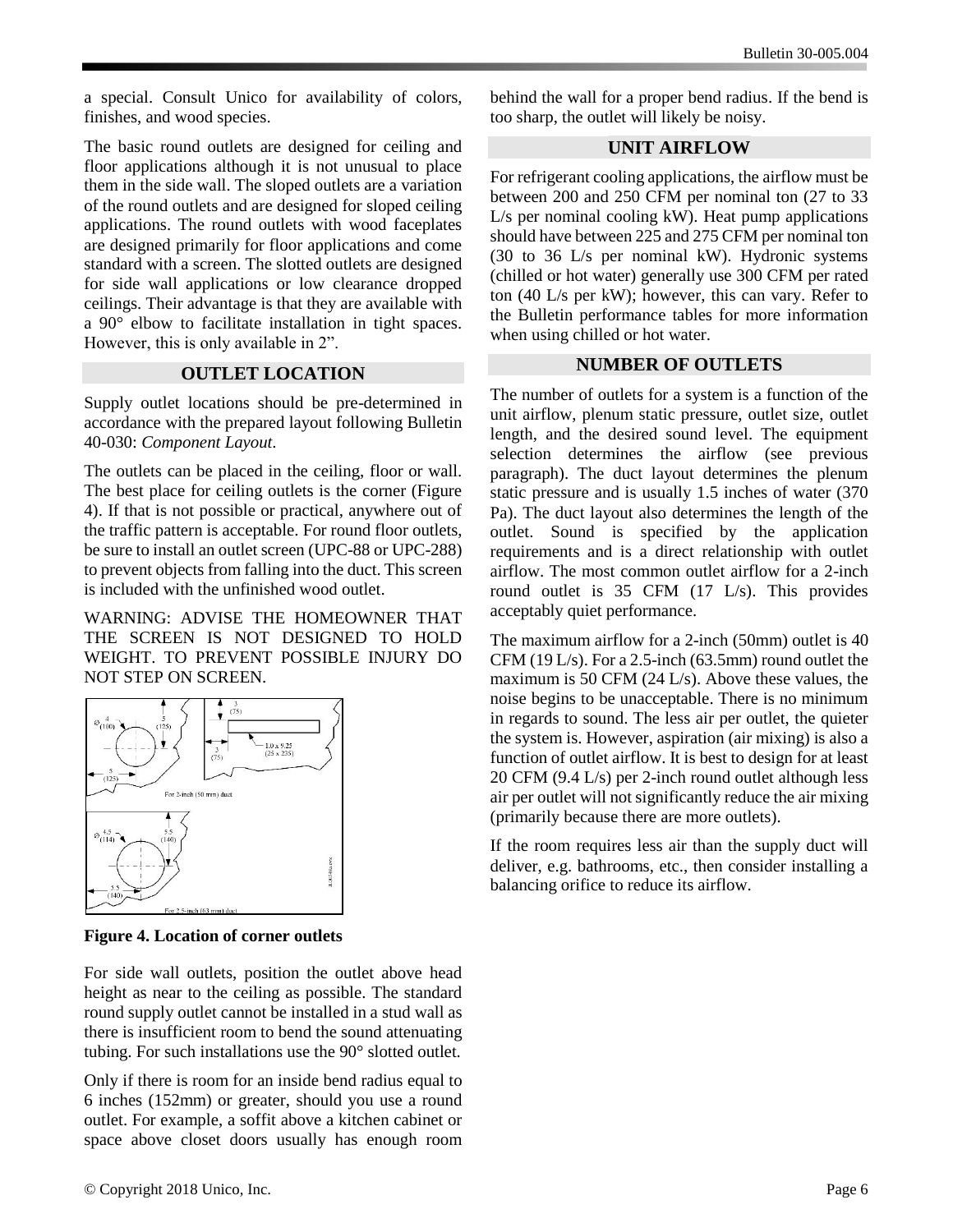# **OUTLET INSTALLATION**

After the location of the outlet is determined, a hole must be cut and the supply tubing routed to the outlet location. Follow these steps when installing the supply tubing:

- 1. Make branch runs at least 6 feet (1.8 m) to prevent noise from excessive air flow. The entire branch duct can be sound attenuator or it can be a combination of sound attenuator coupled to the aluminum supply tubing. In either case, each branch duct must have at least 3 feet (1 m) of sound attenuator at the end.
- 2. Use as few bends as possible.
- 3. If bends are necessary, provide as generous a bend radius as possible. The minimum radius is 6-inches (152mm).
- 4. Support the supply tubing every 4 feet (1.2 m).
- 5. Be careful not to tear or puncture the supply tubing outer jacket.

#### **For New construction Applications (round outlets):**

- 1. Install a plaster frame kit (UPC-86) where the outlet will be located. See *Bulletin 20-080, Plaster Frame Kit*.
- 2. Route the supply tubing so about 6 inches (152mm) of the attenuator protrudes through the hole in the plaster frame.
- 3. *If you have access to the plenum after terminator is secured, do this step last.* Be sure there is sufficient tubing to provide as generous a radius (6-inch minimum) as possible at the outlet. Remove the excess supply tubing at the plenum and connect to the plenum takeoff.
- 4. Push the duct up into the hole and install the drywall or paneling, cutting the appropriate 4-1/4 inch (108mm) hole for the frame.
- 5. Pull the duct out and attach the duct core to the outlet terminator. Be sure to cut off any excess core. **DO NOT ALLOW THE CORE OF THE DUCT TO 'BUNCH UP' AND DO NOT CREATE A SHARP BEND NEAR THE OUTLET – THIS CAN CREATE NOISE.**
- 6. Position the terminator in the hole and secure with toggles and screws.

#### **For New construction Applications (slotted outlets):**

- 1. Install the outlet inside the wall cavity using the mounting bracket and hanger bars. See *Bulletin 20- 070, Slotted Outlet Specifications*.
- 2. Route the sound attenuator from the outlet to the plenum.
- 3. Connect the sound attenuator to outlet and takeoff with the clamps and then seal the vapor barrier with aluminum foil tape.
- 4. Install the gypsum board and finish the interior wall. Then attach the trim plate.

#### **For Existing Structures (round outlets):**

- 1. To be sure there is adequate clearance around the outlet location so the hole can be cut without running into any obstructions, first drill a small 1/8 inch (3mm) hole at the outlet location and check above the ceiling or below the floor to see that there is 2-inch (51mm) clearance all around the hole. Cut a hole in the plaster or drywall (see Figure 4 for hole dimensions). After assuring adequate clearance, cut the hole with a rotary hole saw using the small hole as a pilot hole.
- 2. Then either route the supply duct through the hole to the plenum or from the plenum to the hole. If it is necessary to pull the duct through a floor joist, use either an electrician's "fish tape" or rope.
- 3. Remove any excess supply tubing at the plenum and connect to the plenum takeoff.
- 4. Allow about 6 inches (152mm) to protrude through the hole, removing any excess and connect to the outlet terminator. Remember that as generous a radius as possible is desired at the outlet for good acoustical performance.

#### **CONNECTING DUCT TO TAKEOFF, COUPLING OR OUTLET**

Follow these steps to connect the duct to a takeoff, coupling or outlet:

- 1. Pull back the jacket and insulation about 2 inches (51 mm) to expose the inner core.
- 2. Slip the core over the connection stub of the takeoff, coupling or outlet as far as you can. Then secure with clamp using clamp pliers (UPC-54). Use the UPC-53B clamp for clamping the sound attenuator core and the UPC-52 clamp for clamping the aluminum core.
- 3. Pull the insulation and outer jacket over the core and stub and stuff under the tape ring. Secure the outer jacket with UL181A-P aluminum tape.

# **DUCT PENETRATION BETWEEN FLOORS**

Whenever you penetrate a floor with the ducts, special care must be taken to assure that the installation is in compliance with the building codes. There are several different methods of installation, depending on the application.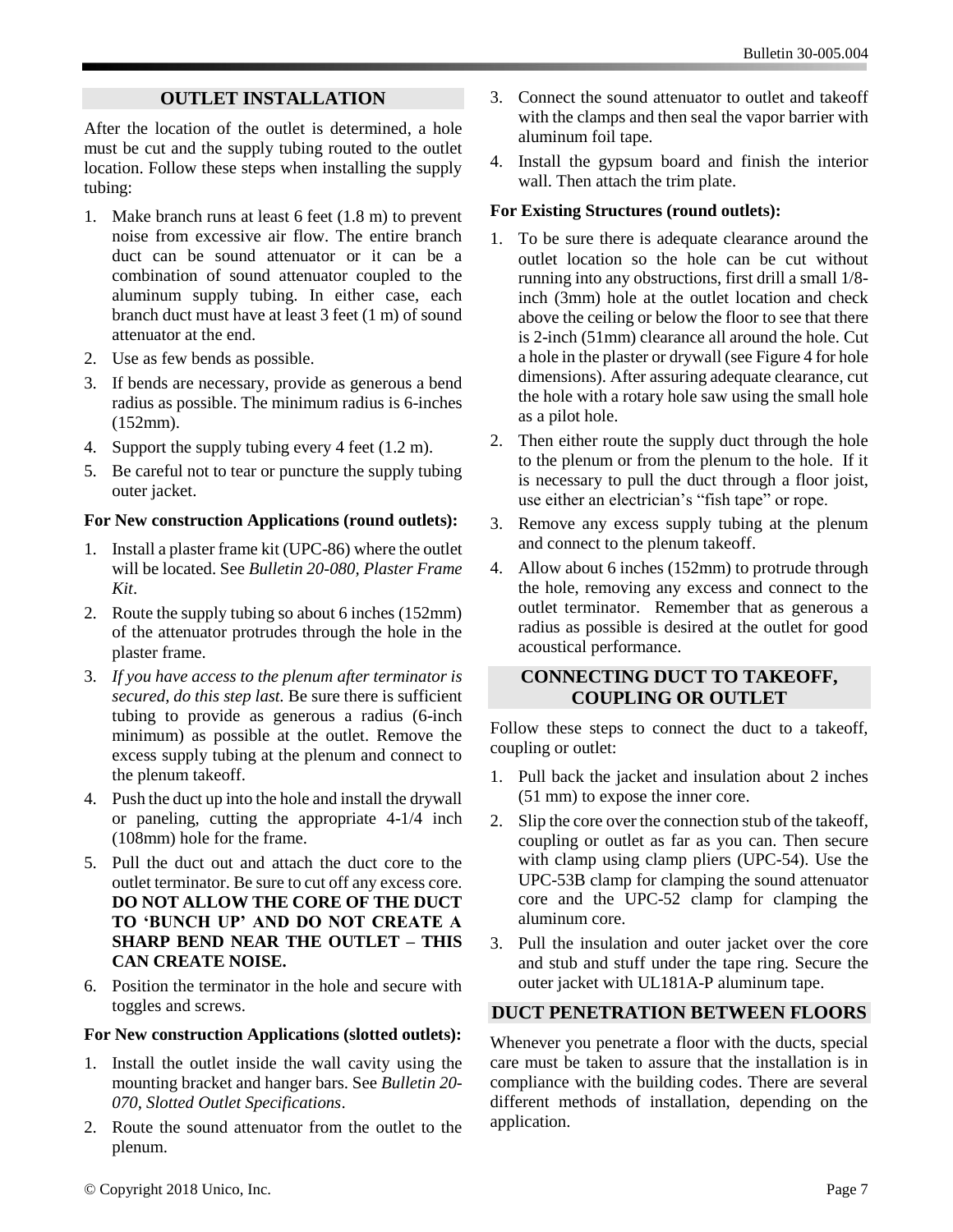#### **OUTLET TERMINATOR INSTALLATION**

With the outlet terminator connected to the end of the sound attenuator install the two toggles and screws in the mounting holes in the terminator faceplate. Feed or pull the terminator through the 4-inch (102 mm) hole in the ceiling or floor until the two spring toggles begin to enter the hole. Force the upper portion of the toggles inward until they snap over the edge of the ceiling or floor. The toggles should be centered on a line parallel to the direction of the duct run from the outlet to the plenum takeoff. Loosen the screws if necessary to assure toggles are sprung over the edge of the hole. Tighten the screws until the cover plate is snug against the ceiling or floor.

#### CAUTION: TO PREVENT DAMAGE TO THE OUTLETS DO NOT OVERTIGHTEN THE TOGGLE SCREWS.

The supply outlet can be installed in the floor without toggles by drilling a hole 3-3/8-inch (86mm) in diameter instead of 4-inch (102 mm) and screw the cover plate directly to the floor by drilling two 5/64 inch (2mm) diameter holes on a 3-3/4-inch (95 mm) diameter bolt circle. The UPC-56B supply outlet can be inserted into the 3-3/8-inch (86mm) hole and used as a template for the two screw holes. When installing the screws be careful that they do not break into the 3-3/8 inch (86mm) hole; drill and install at a very slight angle away from the 3-3/8-inch hole if necessary (Figure 5).





If installing an outlet in a wall, floor, or ceiling thicker than 1.5-inches (37mm), the outlet toggles will need to be trimmed. Trim the leg of the outlet toggle that normally contacts the back side of the wall at  $a\ 30 - 60$ degree angle, giving it a sharp point (Figure 6). This will allow the toggle to dig into the wall. Install the

outlet according to the instructions in the previous paragraph.



**Figure 6a. Modification of outlet toggles for walls thicker than 1.5-inches.**



**Figure 6b. Modified toggle secured into thick wall material.**

#### **CONNECTING OUTLET TO R-6 AND R-8 DUCT**

The R-6 and R-8 ducts require special installation instructions because the duct is too large to pass through a 4-inch (102 mm) hole. To properly install these outlets you will need access to both sides of the wall.

These ducts have two layers of insulation and two vapor barriers. Simply peel back the outermost vapor barrier and layer of insulation, exposing the inner vapor barrier. The inner layer is the same thickness as the R-4.2 and will pass through the 4-inch hole. Then clamp the inner duct and seal it the same as any standard or R-4.2 duct. Push the outlet into place and secure it to the ceiling or wall with the toggles.

From the backside of the wall unroll or unpeel the outer insulation and vapor barrier to its previous position. Then tape any seams with UL-181A-P tape.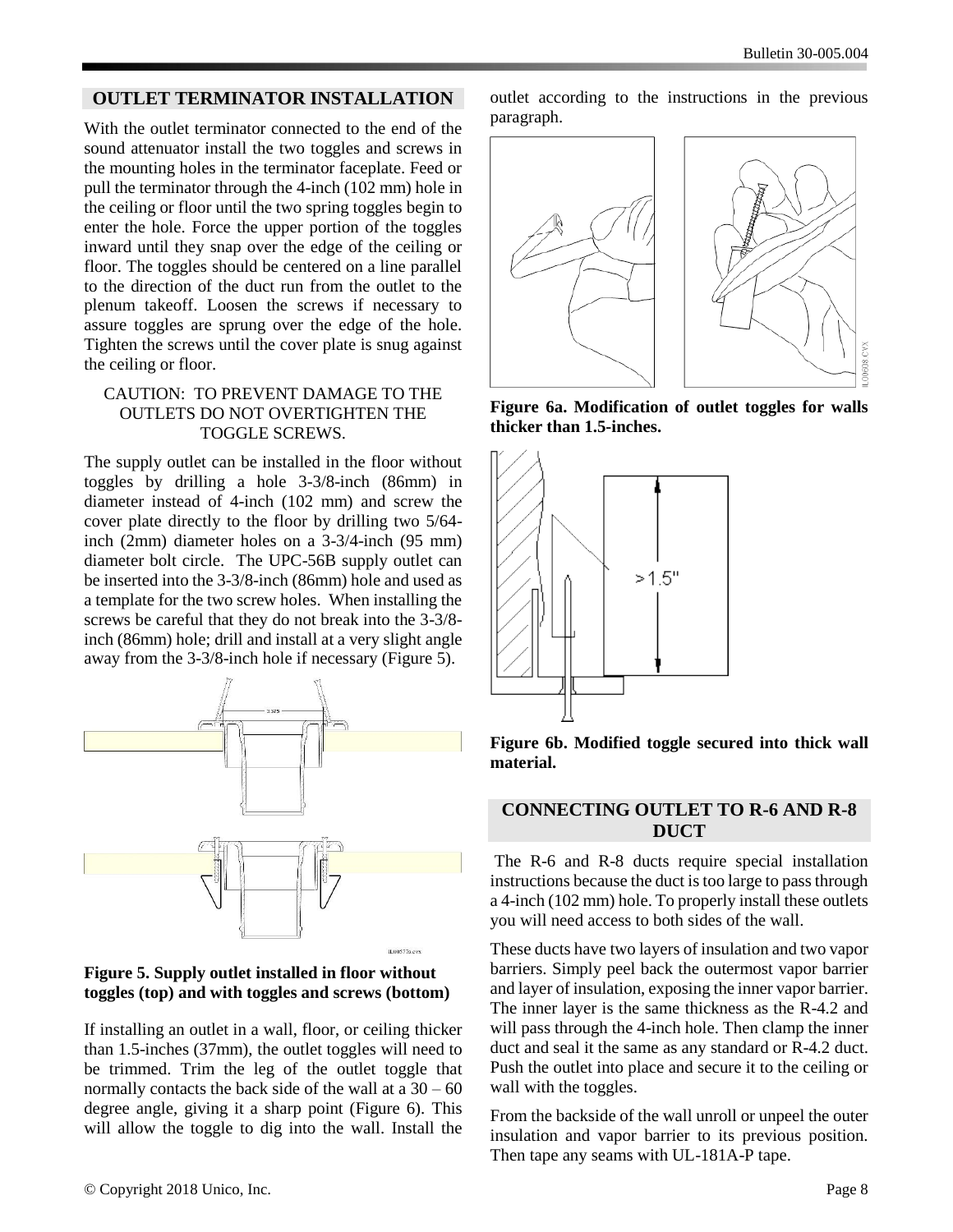If you do not have easy access to backside of the wall, then you will need to attach a short length of standard sound attenuator to the R-6 or R-8 duct. Use a 3-foot (1 m) section of sound attenuator coupled to the inside vapor barrier of the heavier insulated duct. Push the outer insulation away from the outer vapor barrier and then seal the outer vapor barrier to the tape ring of the coupling with aluminum tape.

**UPC-57 Unfinished Wood Outlet Installation.** Cut a 3-3/8-inch (86 mm) hole for mounting the UPC-57 without using toggles. The UPC-57 is furnished without any mounting holes in the wood faceplate. Rather than mar the wood surface an adhesive can be used under the faceplate to adhere it to the floor or other mounting surface. In some cases for floor applications the weight of the tubing below the floor will keep the outlet in place without any retention means.

If desired, holes can be drilled in the wood face plate at about a 3-7/8-inch (98mm) bolt circle and wood screws used to mount the UPC-57 directly to any wooden mounting surface, such as the floor or paneling on the wall or ceiling.

## **MOUNTING THE AIR HANDLER**

The Unico System air handlers can be either platform mounted or suspended from the ceiling or attic rafters as detailed in Bulletin 30-020: *Modular Unit Installation Instructions*. The U1218 can be mounted flush to the ceiling or vertically against a wall using the mounting rails.

#### **SECONDARY DRAIN PAN**

Where an overflow of condensate could cause water damage, a secondary drain pan MUST BE INSTALLED. Table 5 lists the models and dimensions of the secondary drain pans for horizontal installations. For vertical installations a secondary drain pan should be fabricated so the dimensions are about 2 inches (51mm) greater than the footprint of the base of the air handler.

Place the drain pan on the mounting base, platform or angle iron frame. Be sure to allow enough room for the drain line connection. The assembled unit should be placed over the secondary drain pan supported by rails with rubber pads for isolation to raise the unit above the 1.5-inch (38mm) sides of the secondary drain pan.

Like the modules, all secondary drain pans except UPC-24C and 24D will fit through the return air opening. Those drain pans may simply be folded and unfolded to fit through the return opening.

**Table 5. Secondary Drain Pan Dimensions, inches (mm)**

| Model Part No. | Size                 |
|----------------|----------------------|
| 1218   UPC-94  | 42 x 24 (1067 x 610) |

|       |                | 2 Modules                                            |                | 3 Modules                                              |
|-------|----------------|------------------------------------------------------|----------------|--------------------------------------------------------|
| Model | Part No.       | Size                                                 | Part No.       | Size                                                   |
| 2430  | <b>UPC 20B</b> | 29 x 31.5 <sup>+</sup><br>$(736 \times 800)$         | <b>UPC 20C</b> | $29 \times 43.75$ <sup>+</sup><br>$(737 \times 1110)$  |
| 3036  | <b>UPC-27B</b> | 34 x 31.5<br>$(864 \times 800)$                      | <b>UPC-27C</b> | 34 x 43.75<br>$(864 \times 1110)$                      |
| 3642  | <b>UPC 24B</b> | $42 \times 31.5$ <sup>+</sup><br>$(1067 \times 800)$ | <b>UPC 24C</b> | $42 \times 43.75$ <sup>+</sup><br>$(1067 \times 1110)$ |
| 4860  | <b>UPC-24C</b> | $42 \times 43.75$<br>$(1067 \times 1110)$            | <b>UPC-24D</b> | 42 x 54 <sup>+</sup><br>$(1067 \times 1372)$           |

† NOTE - The drain fitting extends 7/8 inch (22 mm) beyond this dimension.

#### **PLENUM CONNECTION TO AIR HANDLER**

**Install Plenum Adapter.** Use the UPC-61-xxxx supply plenum adapter for round metal plenum (Figures 5 and 6). Use the UPC-62-xxxx supply adapter for square fiberglass duct board plenum (Figure 7). Any other shapes or sizes require a field installed adapter.

First install the restrictor plate on the blower (Models M2430, M3036, M3642, and M4860 only). Position the restrictor in the 'full open' position with the screws tight but still able to move the restrictor.

**Connecting Metal Plenum to Plenum Adapter.** To connect a metal plenum, slip the un-crimped end of the plenum duct over the crimped end of the adapter. Secure the duct with a minimum of three self-tapping sheet metal screws at the joint and seal all seams with UL-181A-P pressure sensitive tape or UL-181A-M duct mastic. Then wrap the 1-inch (25 mm) thick fiberglass blanket insulation around the UPC-61-xxxx adapter and seal again with UL181A-P tape. Make the blanket snug but not compressed to maximize the insulation effect.

**Connecting Fiberglass Plenum to Plenum Adapter. C**ut off the male ship-lap to make the end flush; then insert the duct into the plenum adapter. Push plenum in tightly to form a snug joint. Insert four large headed nails at least 1-inch (25 mm) long through the four holes on each side of the square plenum adapter to help secure the duct. Then seal the duct to the metal collar with UL-181A-P tape. Be sure to use a squeegee to adhere the tape. After the duct is sealed to the adapter, wrap the supplied insulation tape around the exposed metal of the adapter to prevent condensation.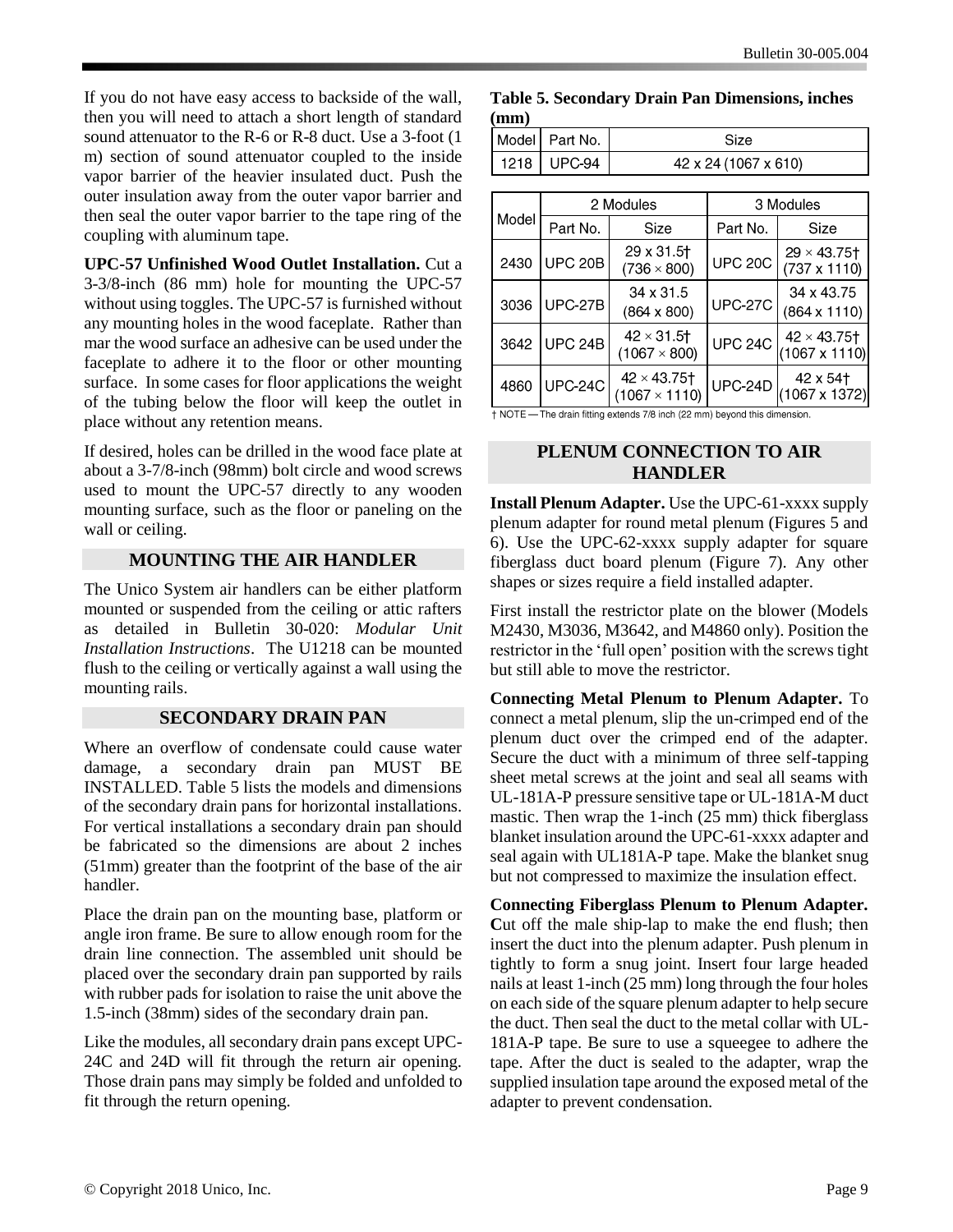#### **PLENUM DESIGN**

As described in Bulletin 40-030, the best plenum design is the perimeter loop because it uses a tee to split the flow. This effectively reduces the pressure drop of the entire duct system and also boosts the plenum static pressure. The tee should be the first fitting coming off the air handler at 4 feet (1.2 m) away for best performance and no less than 24 inches (610mm).

The plenum size, using internal dimensions, should be based on the maximum airflow shown in Table 1. For simplicity and to take maximum advantage of static regain, do not downsize the plenum except where needed for tight spaces. In some cases, when the plenum equivalent length is over 150 feet (45 m), the plenum should be oversized. For example, the M2430 with 550 CFM (259 L/s) will use a 7-inch (178mm) ID plenum per Table 1. However, if the equivalent plenum length is over 150 feet (45 m), it should be upsized to 8-inch (203mm) or 9-inch (229mm) ID.

#### **PLENUM INSTALLATION**

**Fiberglass Plenum.** Before beginning plenum installation it will save on fabrication of plenum joints if the layout is consulted as to the location of tees and elbows in relation to the air handler. Proper planning at the outset as to the match-up of these joints can save on having to fabricate ship-lap joints when the standard 4 foot plenum lengths are cut to shorter lengths.

Where fiberglass is used, the plenum, tees, and elbows are supplied with pre-fabricated male and female shiplap<sup>1</sup> joints on each end. Tees and elbows are supplied with male and female ends as shown in Figure 8.

Once the duct sections are fitted together, use either UL-181A-H heat seal tape (UL-181A-P pressure sensitive tape or UL-181A-M duct mastic may also be used) to connect the sections together. The UL-181A-H is a heat seal tape that requires the use of a hot iron. Done properly, it is the most secure joining method. However, it is difficult sometimes to maneuver the iron when you are in tight spaces. Therefore, as alternative, use the UL-181A-P tape or UL-181A-M duct mastic to join the sections. Be sure to use a small squeegee to apply pressure to the tape. And always be sure that external surface of the duct is clean. For more information, refer to the manufacturer of tape*,* regarding shelf life, surface preparation and application temperatures for these closure systems. Continue to assemble plenum making sure ship-lap joints are snug.

Tape each joint securely with UL181A-H heat activated tape (available as UPC-17). For square plenum use a short 4-inch (102 mm) piece of tape on each side of the ship-lap joint taping across the flap. Be sure to pull flap tight before ironing. Once all four sides are secured, tape completely around the duct. As each length of plenum is added be sure it is properly supported so no strain is put on the joints. The square tees and elbows have tape flaps on all four sides of each male ship-lap joint. The end cap has extra foil facing that extends on each side to serve as a tape flap. To facilitate folding the flap over each side of the plenum the end cap flap can be cut at each corner.

Be sure tape is centered over the joint and provide an overlap of at least 2 inches (51 mm) at the end of the tape before ironing. Be sure surface of plenum is clean and free of dust or dirt.

**Metal Plenum.** All joints, including the longitudinal snap-lock seam in the metal pipe and the tee and elbow joints must be sealed with UL181A-P tape to prevent any air leakage. The complete metal plenum system should be insulated with a minimum of 1-1/2 inches (38 mm) of fiberglass insulation with vapor barrier. Where higher R factors are desired, the thickness of the insulation can be increased.

Insert male crimped ends into the un-crimped female end. Use a minimum of three self-tapping sheet metal screws to mechanically secure each plenum joint, including the one at the plenum adapter. Tape each joint using UL-181A-P pressure sensitive tape or use UL-181A-M duct mastic. Be sure that all longitudinal seams of the metal pipe are also sealed with tape. It is also helpful to locate the longitudinal seam at one location such as at the top of the pipe as once the pipe is insulated the longitudinal seam is to be avoided for cutting holes for the attachment of the plenum take-offs.

Insulate the bare metal with a minimum of 1-1/2 inches (38 mm) of fiberglass insulation with vapor barrier and tape securely in place. Use either an aluminum foil faced fiberglass insulation blanket or a silver insulation sleeve. Tape all insulation seams with UL-181A-P or UL-181B-FX tape. Be careful not to compress the insulation while wrapping it around the duct or while taping the seams.

When using metal plenum, be sure that the elbows have a generous radius and the tees are the full flow design.

 $\overline{a}$ 

<sup>&</sup>lt;sup>1</sup> The pre-fabricated male and female ends on the plenum and plenum fittings are most commonly called ship-lap joints. Tools are available to facilitate fabrication of the male and female ship-lap joints on the ends of the plenum. Alternatively, a utility knife can be used to form ends. Ends properly cut should fit snugly.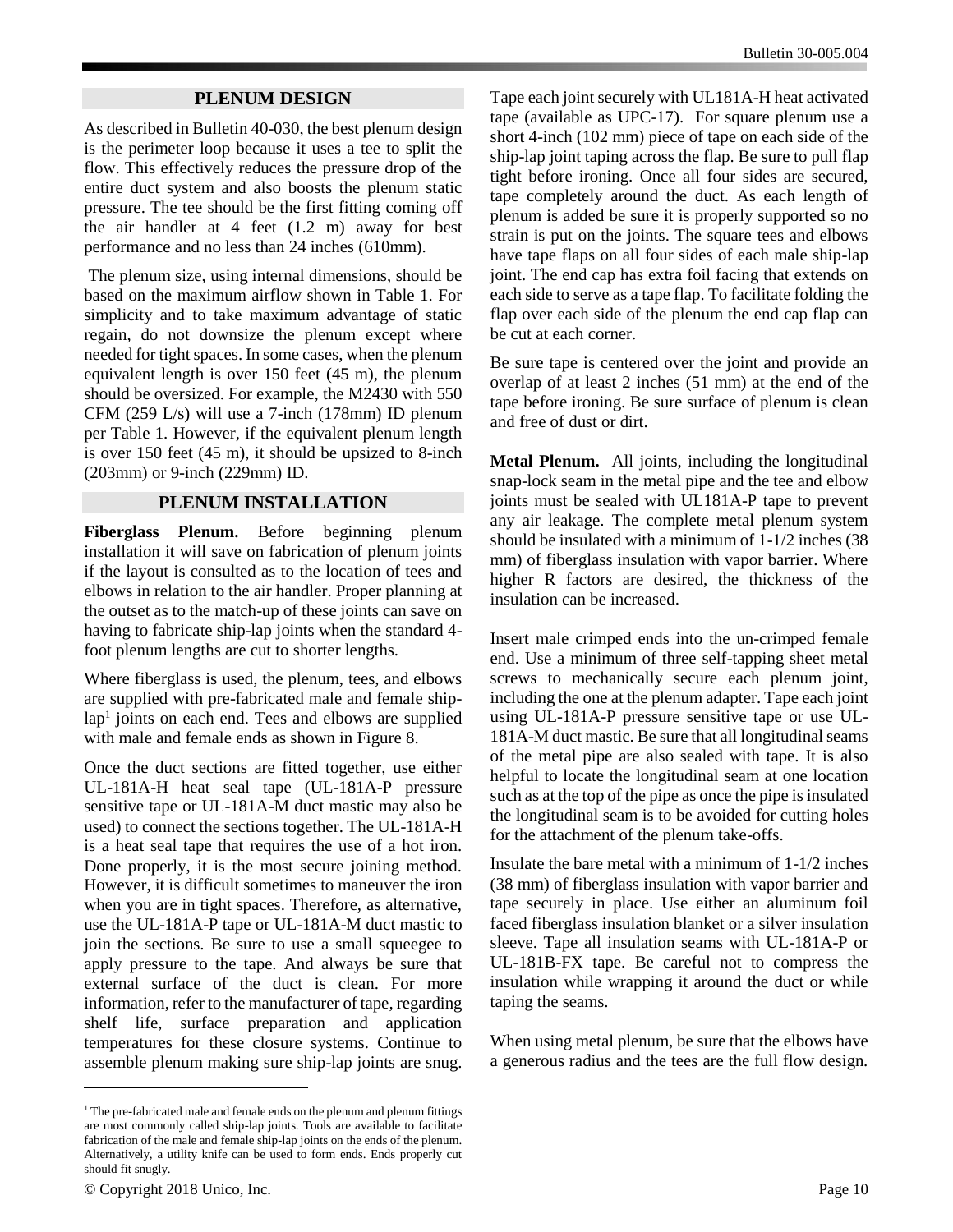All joints in tees and elbows must be sealed with UL181A-P tape before insulating. Never use an elbow as the first fitting off the air handler; always use a least 24 inches (610mm) of straight duct before the elbow and use large radius elbow. If a tee is not used, maintain the maximum duct size whenever possible. Reduce the duct size only if the plenum equivalent length is less than 150 feet (46 m) and the airflow is below the maximum allowable in Table 1.

Accidental punctures or tears in the plenum facing should be repaired to minimize leakage and provide a neat appearance. If the damaged area is small, repair it with the same tape as used for sealing the plenum joints or vapor barrier. Where large areas of the facing have been damaged in fiberglass duct remove the section of damaged duct and replace with new duct, using ship-lap joints at both ends.

**Plenum Support.** The plenum can be extended horizontally and rest directly on floor or ceiling joists or be suspended from above.

When hanging fiberglass plenum, be sure the hanger will not damage the plenum facing. Use either plastic or metal strapping material with minimum width of 1-inch (25mm) (see Figure 6). Covering the metal hanger with a cloth type duct tape will help to avoid the puncturing the facing. Hangers should be no greater than 6 feet (1.83 m) apart and located as close to plenum joints as



practical.

# **Figure 6. Hanging fiberglass plenum**

When hanging or supporting metal plenum, additional steps should be taken over those used with fiberglass plenum to avoid condensation at the points of support since the fiberglass surrounding the metal plenum will compress and significantly reduce the R-factor. At these points a saddle of rigid fiberglass or foam rubber should be provided to rest the plenum in.

## **PLENUM TAKEOFF INSTALLATION**

Refer to Bulletin 30-050: *Plenum Take-off Installation Instructions* for complete details for attaching the takeoffs to the plenum (Figure 10).

# **BALANCING ORIFICES**

The Installation Kits (5 outlet) include one of each of the 3 sizes of balancing orifices. The UPC-35-15 Takeoff Balancing Orifice Package is available where additional orifices are needed. They reduce airflow for the individual branch runs to better balance the air supplied to rooms for the cooling and heating loads. Upon completing the individual room heat gain and heat loss calculations and determining the number of outlets, the runs requiring orifices should have been determined allowing for the 3 sizes of orifices which give 15%, 35%, and 50% reduction in air flow. See Table 6 for the combinations that can be used.

These orifices are mounted at the UPC-23 or UPC-28 takeoff fittings. The orifice cap alone provides the 15% reduction, the cap with the .266-inch diameter hole disc provides 35% reduction and the cap with the .188-inch diameter hole disc provides 50% reduction in airflow. The discs are designed to just press into the orifice cap before installing over the connector stub protruding from the plenum takeoff fitting. The cap is designed to fit snugly over the connector stub and still permit the 2 inch (51mm) ID insulated supply tubing core (UPC-25 or UPC-26) to slide freely over it.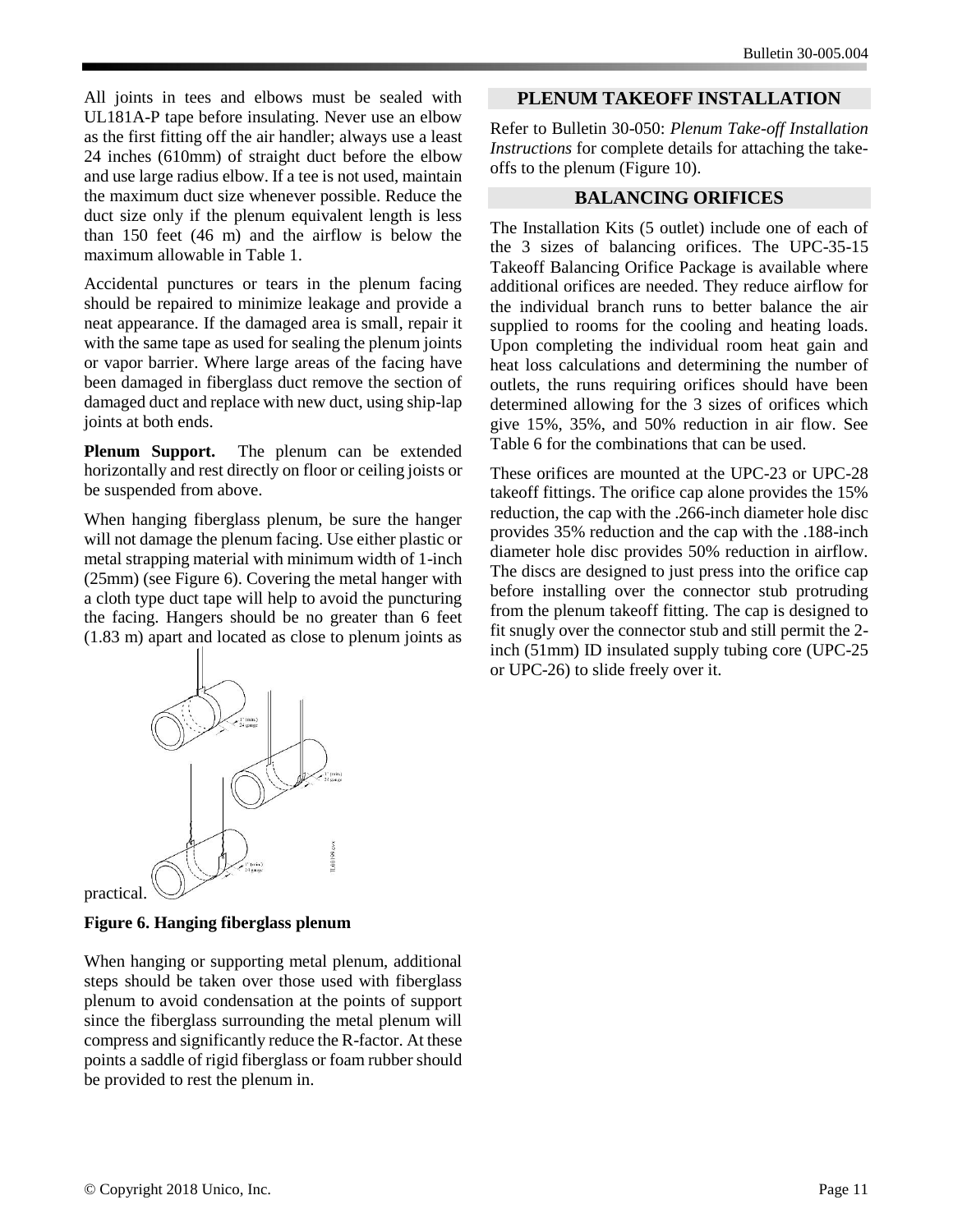| Desired<br>Number<br>оf<br>Outlets* | <b>Outlet-Orifice Combination</b>             |
|-------------------------------------|-----------------------------------------------|
| .5                                  | (1) 5                                         |
| .65                                 | (1) .35                                       |
| .85                                 | (1) .15                                       |
| 1.00                                | (1)                                           |
| 1.15                                | $(1) .5 + (1) .35$                            |
| 1.30                                | (2) .35                                       |
| 1.50                                | $(1)$ .35 + (1) .15 or (1) + (1) .5 or (3) .5 |
| 1.65                                | $(1) + (1)$ 35 or $(2)$ 5 + $(1)$ 35          |
| 1.70                                | (2) .15                                       |
| 1.80                                | $(2) .35 + (1) .5$                            |
| 1.85                                | $(1) + (1)$ .15                               |
| 1.95                                | (3) .35                                       |
| 2.00                                | (2)                                           |

#### **Table 6. Outlet-Orifice Combination**

\* For a room requiring more than 2 outlets use combinations of above table quantities.

#### **REDUCTION OF LEAKAGE AND ENERGY LOSSES**

For fiberglass plenum systems with all plenum joints taped carefully using the UL181A-H tape, there should not be any leakage from joints or be any need to mechanically brace plenum fittings into which air impacts. This may be necessary when other tapes are used. In such cases, a caulking compound (such as DAP butyl rubber) or fiberglass adhesive should be used at all plenum joints to reduce leakage and energy losses.

In unconditioned locations, and especially in more humid areas, it may be necessary to over-wrap the joints with foil-faced fiberglass and tape in place covering all edges to provide a complete vapor barrier. The R-factor of 1 inch (25mm) thick square fiberglass plenum is 4.2. Where a higher R factor is desired, it is usually better to use a metal plenum as it can be over-insulated with thicker insul-sleeve or blanket insulation with thicker insulation. Alternatively, thicker fiberglass duct board may be used but this complicates the installation because the elbows and tees must be fabricated in the field. Several manufacturers make a 1-1/2-inch (38mm) duct board which has an R-factor of R-6 or a 2-inch (50mm) duct board is also available which has an R-Factor of R8. Special spin-in takeoffs are available for the 1-1/2-inch duct board.

## **DUCT SYSTEM IN UNCONDITIONED SPACES**

To minimize energy losses it is best to run the duct system in conditioned spaces, such as basements, utility rooms, and closed or furred down areas. When the

© Copyright 2018 Unico, Inc. Page 12

distribution system is located in unconditioned spaces and especially in the more humid areas of the country, it may be necessary to take extra precautions against condensation as follows:

- 1. Be sure tape rings are used at every 2-inch (51mm) tubing connection. They are specifically intended to keep the insulation from being compressed whenever a joint is being taped. Since the connection joints are more susceptible to leakage and condensation they can be over-wrapped with a 6-inch (152mm) wide piece of foam insulation tape or fiberglass insulation with a vapor seal. All edges of the fiberglass overwrap should be taped with UL181A-P tape to assure a complete vapor barrier.
- 2. At the takeoff fitting (UPC-23 or UPC-28), cuffs of Rubatex® type or equivalent tubing  $3-1/4 \times \frac{1}{4}$ -inch (82 x 6mm) or 3/8 x 6-inch (10 x 152mm) long can be slipped over the supply tubing and pushed snugly against the plenum vapor barrier (Figure 11). A good adhesive, such as DAP® butyl caulking compound or equivalent, can be used to seal the end of the Rubatex cuff to the plenum vapor barrier. The other end of the cuff should be sealed to the supply tubing jacket with UL181A-P tape to form a complete vapor barrier. The caulking compound can be used to fill this joint before taping.
- 3. Similar to step two (2), precautions can be taken at the supply outlet (UPC-56B). Use a similar Rubatex cuff and slip this piece over the scrim core tubing where it is connected to the supply outlet. Notch or compress the Rubatex so it slips over the taping collar of the UPC-56B between the collar and toggles so the Rubatex can seat against the back of the supply outlet face plate; adhesive can be used to seal cuff to back of face plate. To facilitate the installation this cuff might be pre-assembled to the supply outlet-scrim core tubing connector assembly taking care that the toggles are free to compress and snap over the ceiling or floor.
- 4. Plenum joints can be over wrapped with 6-inch (152 mm) wide vapor barrier faced insulation and taped in place covering all edges to provide a complete vapor barrier.
- 5. In extreme humidity areas the air handler can also be protected against condensation by covering the top, sides and ends with foil-faced duct board. All bare ends and joints should be taped with UL181A-H to give a complete vapor barrier. Since side panels and the control box cover may have to be removed, leave cut outs or taped pieces (use UL181A-P tape) that can be easily removed.